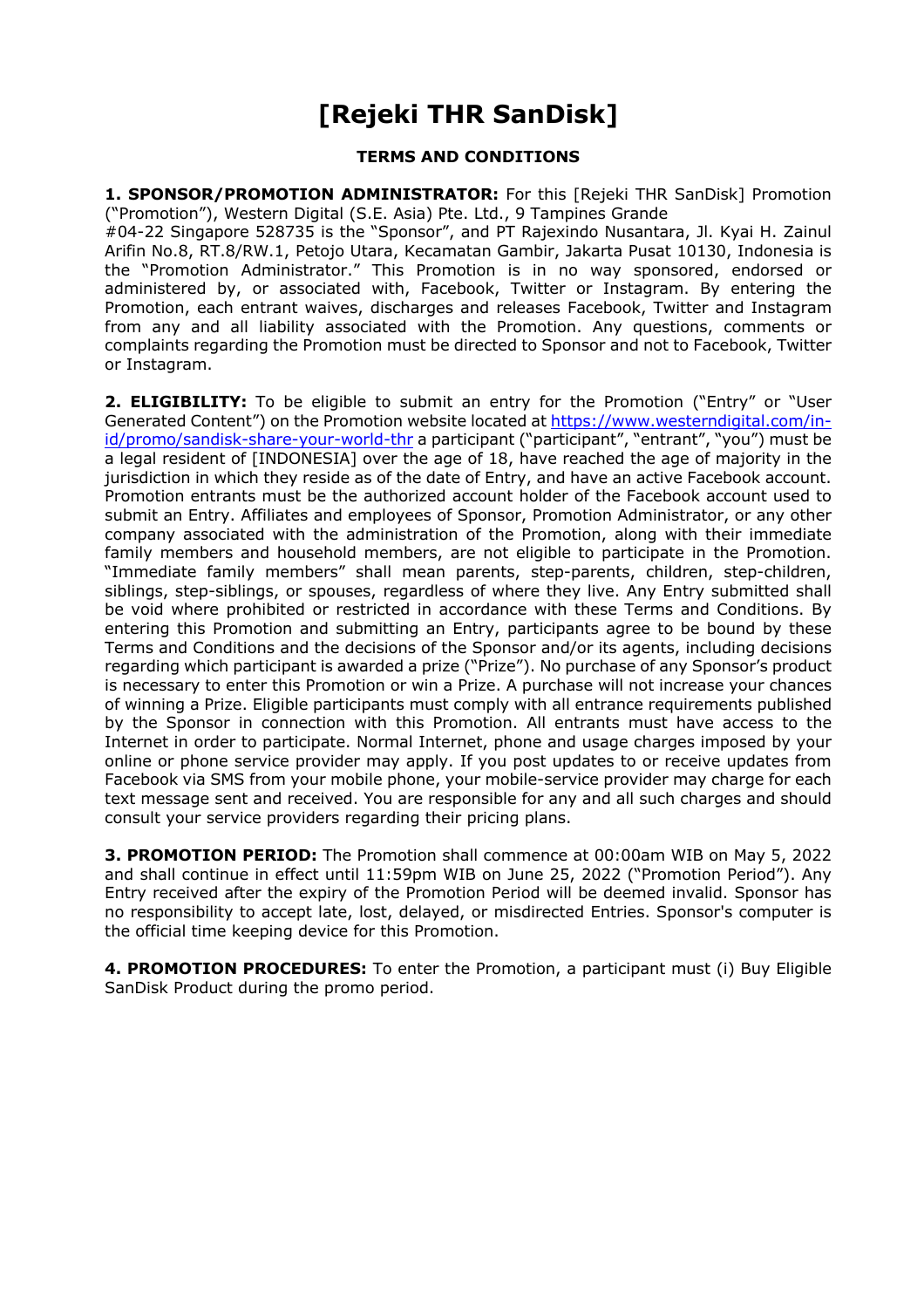## **List of eligible SanDisk Products:**

| <b>Business Unit</b> | <b>Product Line</b>                                              | Form Factor       | Interface                       | Capacity     |
|----------------------|------------------------------------------------------------------|-------------------|---------------------------------|--------------|
| <b>PSSD</b>          | SanDisk Portable SSD E30                                         | SSD External SSD  |                                 | 480GB - 1TB  |
|                      | SanDisk Portable SSD Extreme E61                                 | SSD External SSD  |                                 | 500GB - 4TB  |
|                      | SanDisk Portable SSD Extreme Pro E81                             | SSD External NVME |                                 | $1TB - 4TB$  |
| Micro SD             | Micro SD Extreme                                                 | Card              | Class10_UHS I                   | 32GB - 1TB   |
|                      | Micro SD Extreme Gaming                                          | Card              | Class10_UHS I                   | 32GB - 256GB |
|                      | Micro SD Extreme Pro                                             | Card              | Class10 UHS I                   | 32GB - 1TB   |
|                      | Micro SD Nintendo                                                | Card              | Class10 UHS I                   | 64GB - 512GB |
| <b>USB</b>           | SanDisk Ultra USB 3.0 Flash Drive, CZ48                          | <b>USB</b>        | <b>USB 3.0</b>                  | 16GB - 512GB |
|                      | ps--KAG-60033-00 SanDisk Ultra Flair USB 3.0 Flash Drive, CZ73   | <b>USB</b>        | <b>USB 3.0</b>                  | 16GB - 512GB |
|                      | SanDisk Ultra Shift USB 3.0 Flash Drive, CZ410                   | <b>USB</b>        | <b>USB 3.0</b>                  | 32GB - 256GB |
|                      | SanDisk Cruzer Glide 3.0 USB Flash Drive, CZ600                  | <b>USB</b>        | <b>USB 3.0</b>                  | 16GB - 256GB |
|                      | SanDisk Ultra Luxe™ USB 3.1 Flash Drive, CZ74                    | <b>USB</b>        | <b>USB 3.1</b>                  | 32GB - 512GB |
|                      | SanDisk Ultra Fit USB 3.1 Flash Drive, CZ430                     | <b>USB</b>        | <b>USB 3.1</b>                  | 16GB - 512GB |
|                      | SanDisk Ultra Curve USB 3.2 Gen 1 Flash Drive, CZ550             | USB               | <b>USB 3.2</b>                  | 32GB - 512GB |
|                      | SanDisk Extreme GO USB 3.2 Flash Drive, CZ810                    | <b>USB</b>        | <b>USB 3.2</b>                  | 64GB - 256GB |
|                      | SanDisk Extreme Pro USB 3.2 Gen 1 Solid State Flash Drive, CZ880 | <b>USB</b>        | <b>USB 3.2</b>                  | 128GB - 1TB  |
| SD Card              | SD Card Extreme                                                  | Card              | Class10 UHS I                   | 16GB - 256GB |
|                      | SD Card Extreme Pro                                              | Card              | Class 10 UHS I UHS   32GB - 1TB |              |

(ii) visit (https://www.westerndigital.com/in-id/promo/sandisk-share-your-world-thr); and (iii) follow the instructions to submit an Entry (which may include submission of your name, email address, contactable phone number) and submit a story about **your best experience using SanDisk**. You may share your photo and post on Instagram/Facebook/Youtube using #SanDiskIndonesia #SanDiskID. Each Entry must comply with these Terms and Conditions. Each participant may only submit one (1) Entry and shall only be eligible to win one (1) Prize in this Promotion. Participants submitting more than one (1) Entry may be disqualified, at Sponsor's sole discretion, from the Promotion. Incomplete, unreadable, inaccurate, unintelligible, duplicate or late Entries which otherwise do not comply with these Terms and Conditions will also be disqualified.

## **5. USER GENERATED CONTENT:**

- a. By submitting User Generated Content, each entrant represents and warrants that the User Generated Content:
	- i. is the entrant's own original work and created solely by entrant;
	- ii. is subject to these Terms and Conditions and entrant has obtained permission from each person (if any) who appears in the User Generated Content to provide the rights granted to Sponsor herein;
	- iii. does not infringe upon any copyright, trademark or any other intellectual property right or invade any right of privacy or publicity of any person or entity;
	- iv. does not include offensive or illegal content, including without limitation, any User Generated Content that is libellous, slanderous or defamatory, or propagate "hate" messages of any entity or person, or which contains sexually explicit, suggestive, profane, offensive, obscene or pornographic material, or is unnecessarily violent or derogatory of any ethnic, racial, gender, religious, professional or age group;
	- v. does not promote irresponsible or excessive consumption of alcohol, illegal drugs, tobacco, firearms/weapons, or any particular political agenda or message;
	- vi. does not contain any personal information, such as license plate numbers, personal names (other than just first name), email or street addresses (save and except for those required to be submitted under Section 4 above);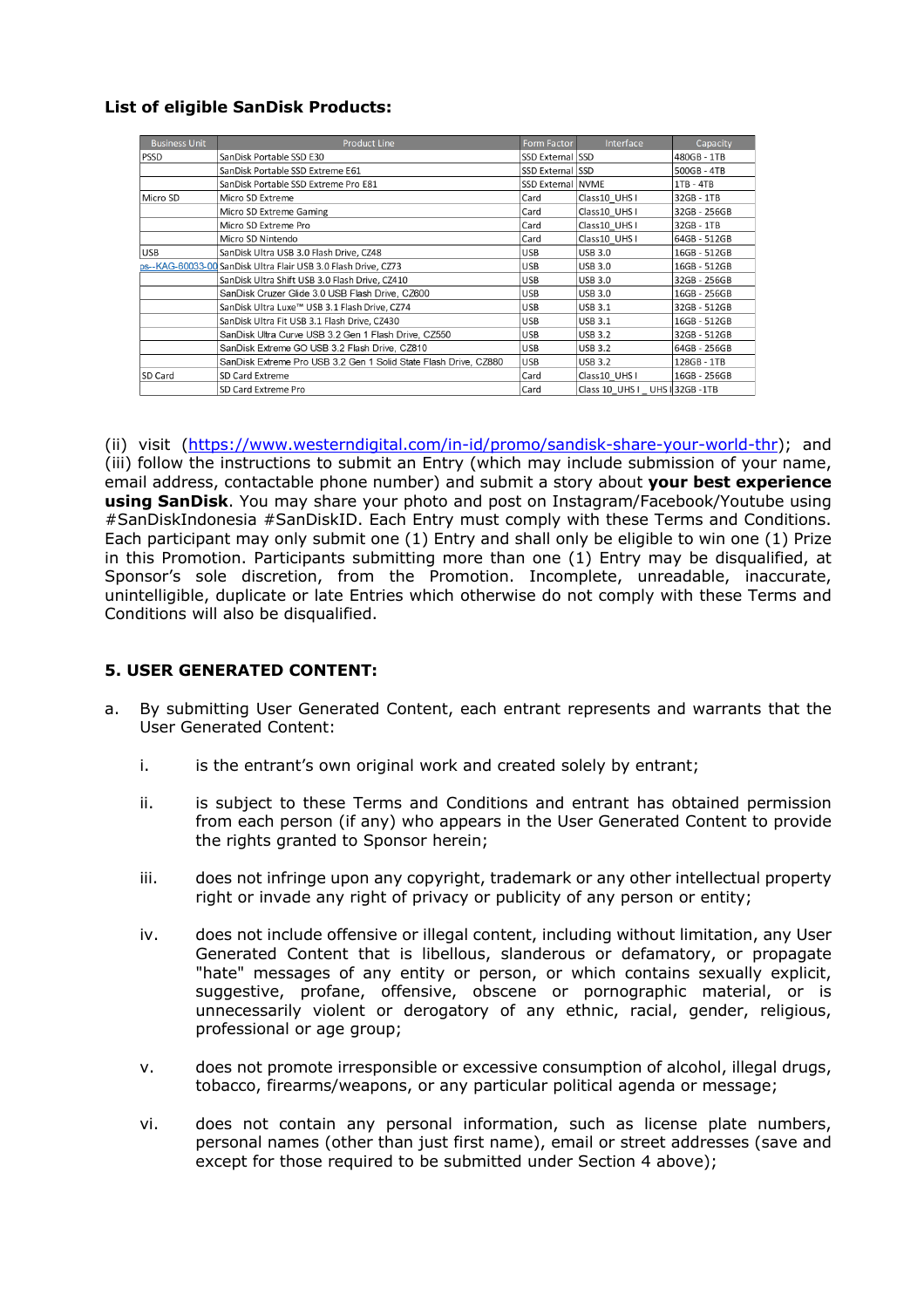- vii. does not communicate messages inconsistent with the positive images and/or goodwill to which Sponsor wishes to associate; and
- viii. does not violate any other right of any person or entity, and is not otherwise contrary to any law.
- b. Each participant agrees that if any of the foregoing representations are untrue, in whole or in part, such participant may be required to indemnify and hold the Sponsor, including its affiliates and subsidiaries, harmless from and against any costs, liabilities, losses, damages, and expenses (including, without limitation, attorneys' fees) arising out of or in connection with any claim or allegation that, if true, would be a breach of the representations above.
- c. By submitting User Generated Content, each entrant hereby unconditionally grants to the Sponsor, including its affiliates and subsidiaries, a worldwide, perpetual, royalty-free, irrevocable, non-exclusive, assignable, transferable, unqualified, unrestricted license to edit, use, reuse, modify, reproduce, display, distribute, copy, publish and otherwise exploit in any manner whatsoever, including but not limited to the Sponsor's commercial material, website or social media platforms, such User Generated Content in relation to this Promotion, without further permission, notification, consideration, or payment to the entrant, except where prohibited by law. In addition, each entrant forever waives in favour of Sponsor all moral rights or any similar rights that the entrant may have in the User Generated Content that may preclude the use of the Entry (or any part thereof) as granted herein, or require entrant's permission to use the Entry (or any part thereof) for the purposes stated herein.
- d. If, in the sole discretion of Sponsor, the Entry violates any law or infringes upon the rights of any third party, is inaccurate, incomplete or irregular in any way, or otherwise does not comply with these Terms and Conditions or is deemed inappropriate, the Sponsor may disqualify the Entry. Sponsor's decisions will be final in all matters relating to the Promotion and winner eligibility.

**6. WINNER SELECTION:** Decisions of the Sponsor and the Promotion Administrator are final and binding to each person who enters the Promotion, and no correspondence will be entertained. On or about [July 1, 2022] the Sponsor, or the Promotion Administrator on Sponsor's behalf, will review and judge the eligible Entries received during the Promotion Period and select 51 [Fifty One] winners from all the participants who have submitted an eligible entry (each individually, a "Winner" and collectively, "Winners"). All eligible Entries submitted will be individually judged by the Sponsor and Promotion Administrator, at their sole discretion. Judging criteria will be based on the innovation, uniqueness, and creativity used to write the Entry as determined by the Sponsor. In case there is a tie, the Winner will be the entrant who submitted the Entry first.

**7. THE WINNERS**: The Winners will be entitled to receive a Prize in relation to their winning order, as determined by Sponsor and Promotion Administrator. The Winners will be notified on or about [July 1, 2022] via registered email, phone call or private message through Facebook and we will put the winners name on the FB contest post ("Winner Notification"). Each Winner has seventy-two (72) hours to respond to the Winner Notification to confirm their eligibility for a Prize. Sponsor or Promotion Administrator are not responsible if a Winner does not receive the Winner Notification. If a Winner does not respond to the Winner Notification within seventy-two (72) hours or cannot otherwise be contacted to confirm their eligibility, an alternate winner may be selected from the remaining eligible Entries at the Sponsor's discretion.

**8. PRIZES:** Each Winner will receive one (1) Prize.

a. There will be a total of [51] Prizes per period as per table as follows: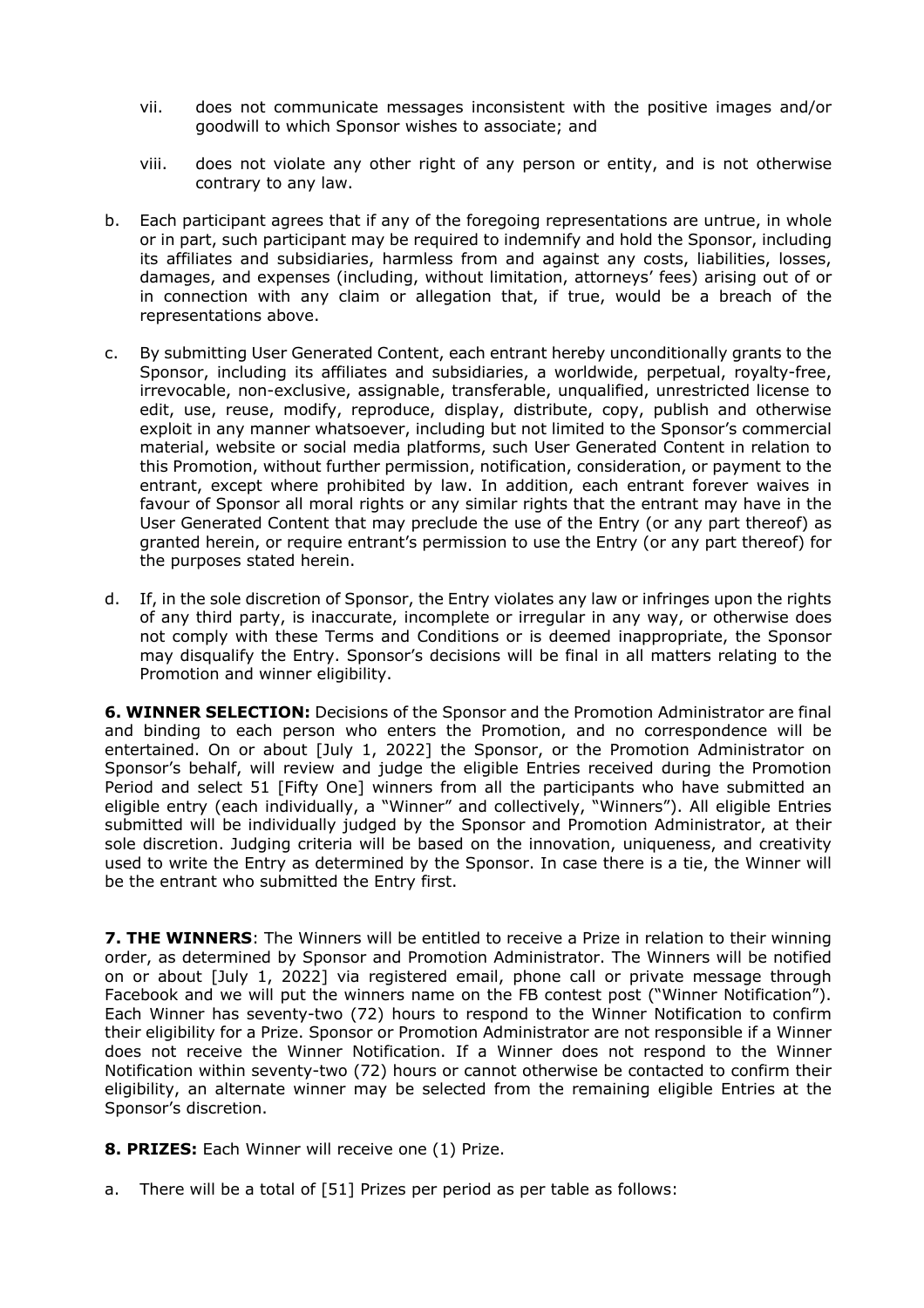| <b>GIFT ITEM</b>                               | <b>NUMBER OF WINNERS TOTAL PRIZE VALUE</b> |            |            |
|------------------------------------------------|--------------------------------------------|------------|------------|
| Kawasaki Ninja 250SL Sepeda Motor OFF The Road |                                            | <b>IDR</b> | 37,000,000 |
| <b>One Gram of Gold Bar</b>                    | 25                                         | <b>IDR</b> | 25,000,000 |
| GrabFood Voucher Worth Rp200,000               | 25                                         | <b>IDR</b> | 5,000,000  |
|                                                | 51                                         | <b>IDR</b> | 67,000,000 |

b. The total ARV of all prizes in the Promotion is [IDR67,000,000]. The ARV of the Prizes set forth above represents Sponsor's reasonable determination of the retail value thereof, and the actual fair market values, as ultimately determined by Sponsor, are final and binding and cannot be challenged or appealed. Apart from the Prizes awarded as part of the Promotion, no monetary compensation will be paid for any of your Entries.

c. All Prizes awarded are non-transferable and cannot be redeemed for cash or credit (in whole or in part). If any Prize is not available due to any reasons or is prohibited by law, Sponsor reserves the right, at its sole discretion, to substitute a Prize awarded with a prize of equivalent value. Prizes will be delivered to the postal address (as applicable and as provided by Winner) within 4 to 6 weeks from the end of the Promotion Period.

d. Prizes do not include any and all taxes, fees and contributions under applicable laws (including but not limited to *Peraturan Direktur Jenderal Pajak Nomor PER-11/PJ/2015 tentang Pengenaan Pajak Penghasilan atas Hadiah dan Penghargaan* and income tax) related to the delivery of Prizes. By accepting a Prize, each Winner agrees to be responsible for all national, regional, federal, central, state, local or other applicable taxes and fees (and related reporting obligations), including vehicle taxes, prize taxes, possible delivery charges, associated with the acceptance and use of the Prize. The Winner is responsible for any and all other costs and expenses not listed above.

e. Each Winner may be required to show evidence of age, residence identity or any other proof of eligibility, including proof of being the authorized account holder of the account associated with the winning Entry, and complete and submit a form (the "Prize Verification Form") within fourteen (14) days from date of Winner Notification, or their Prize may be forfeited. Any non-compliance with these Terms and Conditions in returning any Prize Verification Form will result in the disqualification of such potential Winner and the associated Prize may be awarded to an alternate Winner from among all remaining eligible Entries received. Any failure to deliver the Prize Verification Form or Prize may result in such Prize being forfeited and awarded to an alternate Winner from among all remaining eligible Entries. By signing and returning a Prize Verification Form and/or accepting a Prize, each Winner (to the extent permitted by law) provides permission to Sponsor to use their Entry, inclusive of any name, voice, picture, likeness or persona contained therein, for commercial promotional, advertising and/or publicity purposes in any medium and social websites, known or hereafter invented throughout the world in perpetuity, without further notice or additional compensation.

f. Once a Prize has been delivered to a Winner, all liability for any loss or damage, including any property damage, personal injury, or death to the Winner or any third party arising from the use of any Prize awarded, other than personal injury or death resulting from the Sponsor's and its affiliates' negligence, shall be the sole responsibility of the Winner and the Winner shall indemnify and hold harmless Sponsor and its affiliates for any claims therefore. All Prizes offered in this Promotion are subject to the terms and conditions, warranty, and return policies of the relevant manufacturer. Sponsor has made no warranty or guarantee in whole or in part, express or implied, in fact or in law, in relation to the use of any Prize including, but not limited to, its quality, merchantability, fitness for a particular purpose or suitability for use, except to the extent Sponsor provides support for those products manufactured by Sponsor, and then only in accordance with the relevant limited warranty.

**9. REQUESTS FOR TERMS AND CONDITIONS / WINNERS LIST**: To receive a list of Winners (available after the end of the Promotion Period) or a copy of these Terms and Conditions, you may send an e-mail within ninety (90) days from the end of the Promotion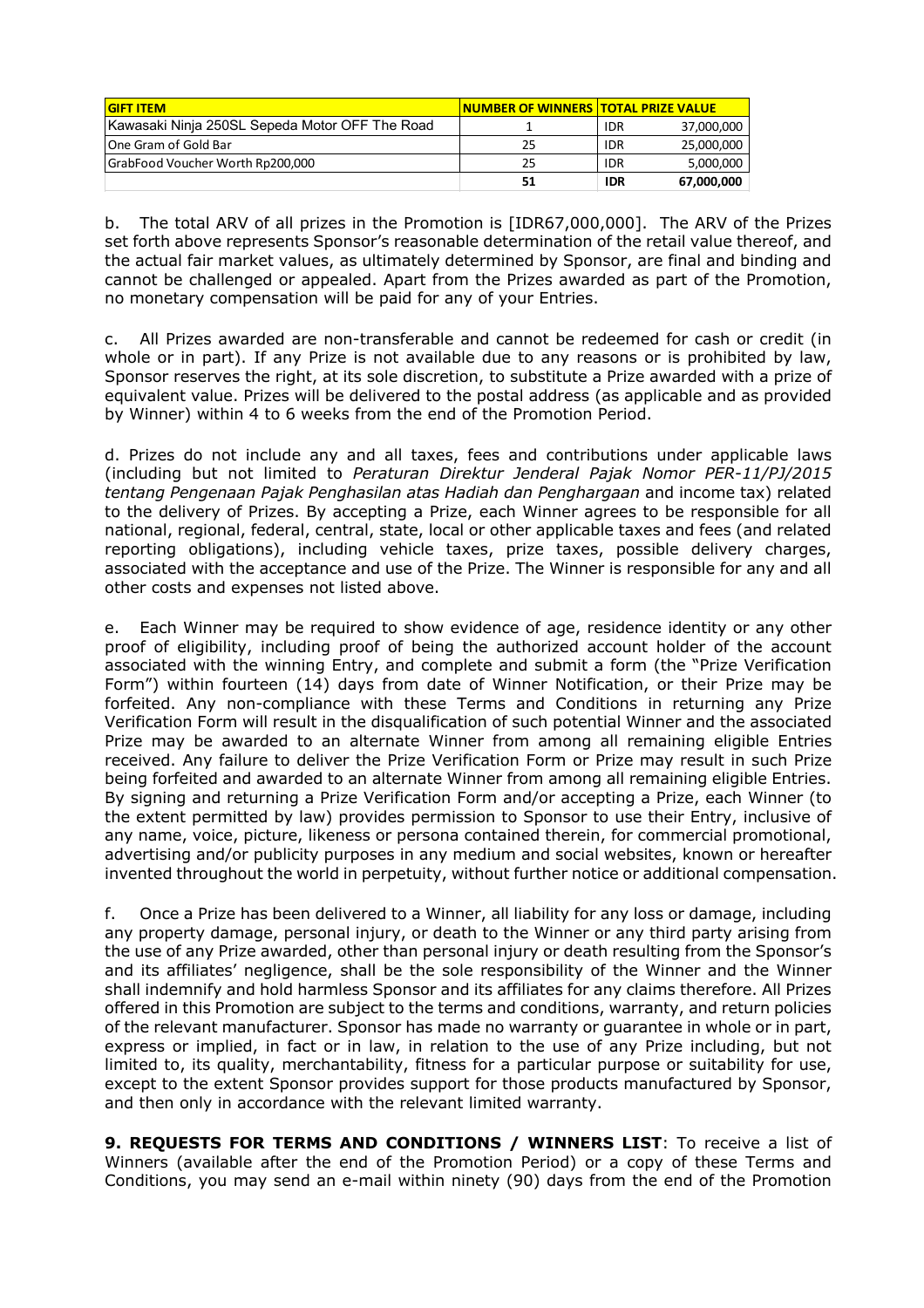Period to: social.apac@wdc.com, with the subject line of: [Rejeki THR SanDisk]. Please specify "Terms and Conditions" or "Winners List" in the body of the e-mail.

## **10. DISPUTE RESOLUTION:**

If any dispute arises with Sponsor under or in relation to this Agreement, you or Sponsor must first send to the other party a notice of the dispute that shall include a written statement that sets forth the name, address and contact information of the party giving it, the facts giving rise to the dispute, and the relief requested (the "Dispute Notice"). The Dispute Notice to Sponsor must be addressed to Sponsor at: ATTN: Legal Department, 9 Tampines Grande #04-22 Singapore 528735 (the "Notice Address"). The Dispute Notice to you will be sent by e-mail or certified mail (if available) to the most recent address we have on file or otherwise in our records for you. Following submission and receipt of the Dispute Notice, each of the parties agrees to act in good faith to seek to resolve the dispute before commencing legal proceedings.

If both parties do not reach an agreement to resolve the dispute within sixty (60) days after the Dispute Notice is received, the dispute shall be referred to and finally resolved by arbitration in Singapore in accordance with the SIAC Rules for the time being in force which rules are deemed to be incorporated by reference in this clause. The Tribunal shall consist of one arbitrator to be jointly appointed by the Parties and in the event that the Parties fail to agree on the appointment, by the President of the Court of Arbitration of the SIAC. The language of the arbitration shall be English. Nothing in this clause prevents a party from seeking urgent or similar interim relief from a court of competent jurisdiction and notwithstanding the foregoing, Sponsor may, at its sole discretion, elect to resolve the dispute in the courts of Singapore.

**11. GOVERNING LAW:** All issues and questions concerning the construction, validity, interpretation and enforceability of these Terms and Conditions, including your rights and obligations or the rights and obligations of Sponsor, that arise out of or in connection with the Promotion shall be governed by and construed in accordance with the laws of Singapore, without giving effect to any choice of law or conflict of law rules.

12. CONSENT: By entering the Promotion, entrants agree and expressly consent that, except where prohibited by applicable law, the Sponsor may use each entrant's name, likeness, and city/state/country for publicity purposes (including, without limitation, advertising or internet usage, including posting a list of winners) without compensation. These Terms and Conditions shall be written and agreed upon in the English language. Any translation into any other language shall not be an official version thereof, and in the event of any conflict in interpretation between the English version and such translation, the English version shall prevail (to the extent permitted by applicable law).

**13. INTELLECTUAL PROPERTY RIGHTS AND LIMITED LICENSE**: Sponsor retains all ownership rights, title and interest in its intellectual property, including its trademarks, logos, trade dress, brand and copyrights. Any and all goodwill generated by use of Sponsor's intellectual property will inure to the benefit of Sponsor. Entrant is granted a limited, fully revocable right to use Sponsor's trademarks and copyrights solely for the purpose of participating in this Promotion, which right to use shall expire upon the termination of this Promotion. User agrees not to modify or otherwise distort Sponsor's trademarks and logos.

**14. LIABILITY**: THE SPONSOR AND THEIR AFFILIATES AND SUBSIDIARIES, AND ALL RESPECTIVE OFFICERS, DIRECTORS, EMPLOYEES, REPRESENTATIVES, AND AGENTS OF EACH, SHALL HAVE NO LIABILITY TOWARDS ENTRANTS AND SHALL BE HELD HARMLESS BY ENTRANTS FOR ANY DAMAGE, LOSS, OR LIABILITY, CAUSES OF ACTION, CLAIMS, SUITS, DEMANDS AND RIGHTS OF WHATEVER KIND AND NATURE WHETHER IN LAW OR IN EQUITY INCURRED BY ENTRANTS, ARISING OUT OF OR IN CONNECTION WITH THE PROMOTION. ENTRANT AGREES THAT UNDER NO CIRCUMSTANCES WILL ENTRANT BE PERMITTED TO OBTAIN AWARDS FOR AND ENTRANT HEREBY WAIVES ALL RIGHTS TO CLAIM PUNITIVE, INCIDENTAL AND CONSEQUENTIAL DAMAGES AND ANY OTHER SPECIAL DAMAGES, AND ANY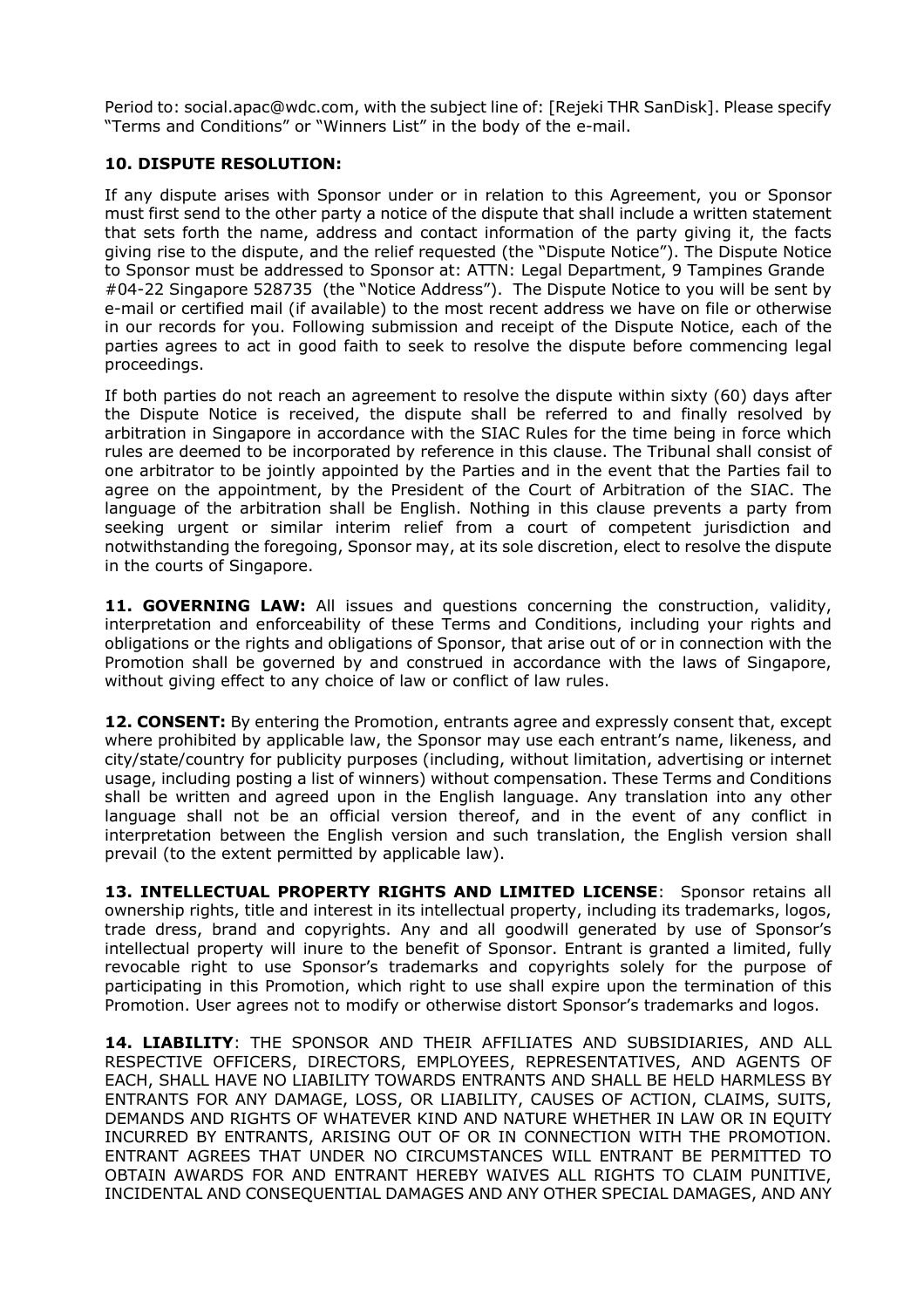AND ALL RIGHTS TO HAVE DAMAGES MULTIPLIED OR OTHERWISE INCREASED. THIS CLAUSE IS APPLICABLE TO THE EXTENT PERMITTED BY LAW. The Sponsor is not responsible for computer system, phone line, technical, hardware, software or other failures of any kind, lost, interrupted or unavailable network connections, fraud, incomplete, garbled or delayed computer transmissions, typographical or other errors in printing, advertising or other promotional materials, whether caused by the Sponsor, users, or by any of the equipment or programming associated with or utilized in the Promotion or by any technical or human error which may occur in the processing of Entries which may damage a user's system or limit an entrant's ability to participate in the Promotion.

**15. SUSPENSION / MODIFICATION / TERMINATION:** The Sponsor reserves the right, in its sole discretion, to cancel, terminate, modify, or suspend part or all of this Promotion should an unauthorized human intervention or any other cause beyond the control of the Sponsor corrupt or impair the administration, security, fairness, or proper play of the Promotion. The Sponsor reserves the right, in its sole discretion, to disqualify any entrant that the Sponsor reasonably believes to have tampered with the entry process or with the operation of the Promotion (or who is otherwise found to be acting in violation of these Terms and Conditions).

**16. USE OF DATA:** The Sponsor will be collecting personal data about entrants online in accordance with its privacy policy. Please review the Sponsor's privacy policy at http://wdc.com/en/company/corporateinfo/privacy.aspx. By participating in this Promotion, entrants hereby agree: (i) that they have read and accepted the Sponsor's privacy policy; (ii) to the Sponsor's collection and usage of their personal information for administering the Promotion, including for the purposes of registering the participants in the Promotion and informing them in the event that they win any Prizes; and (iii) to allow the Sponsor to periodically send notification of Sponsor's products, services, special offers and promotions via e-mail. If at any time you decide that you do not wish to be contacted further about special promotions via e-mail, you may follow the instructions in the e-mail to withdraw your consent for such purposes. If you are located outside the United States, please note that your personal information may be transferred, stored and processed within the United States. The data protection laws in the United States may not be as comprehensive as those in your country. By entering this Promotion, you are consenting to the transfer of your personal information to facilities located in the United States and other facility locations selected by the Sponsor. You are responsible for your use of Facebook services, for any content (e.g. photos or caption) you post, and for any consequences thereof. The content you submit, post, or display will be able to be viewed by other users of Facebook services and through third party services and websites. You should only provide content that you are comfortable sharing with others under these Terms and Conditions. You are providing your information to the Sponsor and not to Facebook.

**17. SEVERABILITY:** If any provision of these Terms and Conditions is or becomes illegal, invalid or unenforceable in any jurisdiction, that shall not affect: (i) the validity or enforceability in that jurisdiction of any other provision of these Terms and Conditions; or (ii) the validity or enforceability in other jurisdictions of that or any other provision of these Terms and Conditions.

**18. AMENDMENTS:** The Sponsor reserves the right to modify, cancel or terminate these Terms and Conditions or suspend the Promotion in whole or in part, at their sole discretion, without prior notice being given.

©2022 Western Digital Corporation or its affiliates.